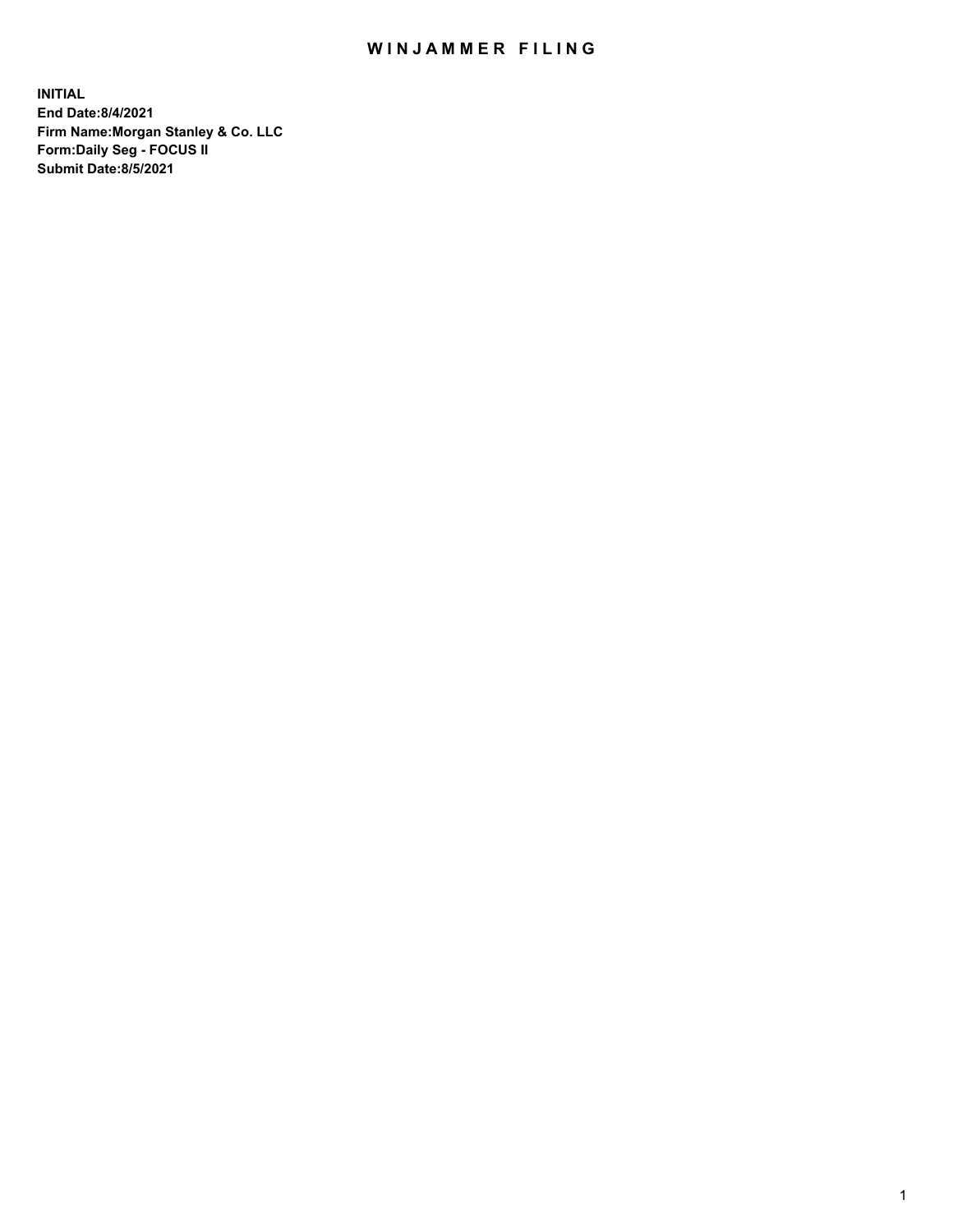**INITIAL End Date:8/4/2021 Firm Name:Morgan Stanley & Co. LLC Form:Daily Seg - FOCUS II Submit Date:8/5/2021 Daily Segregation - Cover Page**

| Name of Company                                                                                                                                                                                                                                                                                                                | <b>Morgan Stanley &amp; Co. LLC</b>                        |
|--------------------------------------------------------------------------------------------------------------------------------------------------------------------------------------------------------------------------------------------------------------------------------------------------------------------------------|------------------------------------------------------------|
| <b>Contact Name</b>                                                                                                                                                                                                                                                                                                            | <b>Ikram Shah</b>                                          |
| <b>Contact Phone Number</b>                                                                                                                                                                                                                                                                                                    | 212-276-0963                                               |
| <b>Contact Email Address</b>                                                                                                                                                                                                                                                                                                   | lkram.shah@morganstanley.com                               |
| FCM's Customer Segregated Funds Residual Interest Target (choose one):<br>a. Minimum dollar amount: ; or<br>b. Minimum percentage of customer segregated funds required:%; or<br>c. Dollar amount range between: and; or<br>d. Percentage range of customer segregated funds required between: % and %.                        | 235,000,000<br><u>0</u><br><u>00</u><br>0 <sup>0</sup>     |
| FCM's Customer Secured Amount Funds Residual Interest Target (choose one):<br>a. Minimum dollar amount: ; or<br>b. Minimum percentage of customer secured funds required:%; or<br>c. Dollar amount range between: and; or<br>d. Percentage range of customer secured funds required between: % and %.                          | 140,000,000<br><u>0</u><br><u>00</u><br>0 <sup>0</sup>     |
| FCM's Cleared Swaps Customer Collateral Residual Interest Target (choose one):<br>a. Minimum dollar amount: ; or<br>b. Minimum percentage of cleared swaps customer collateral required:% ; or<br>c. Dollar amount range between: and; or<br>d. Percentage range of cleared swaps customer collateral required between:% and%. | 92,000,000<br><u>0</u><br>0 <sup>0</sup><br>0 <sub>0</sub> |

Attach supporting documents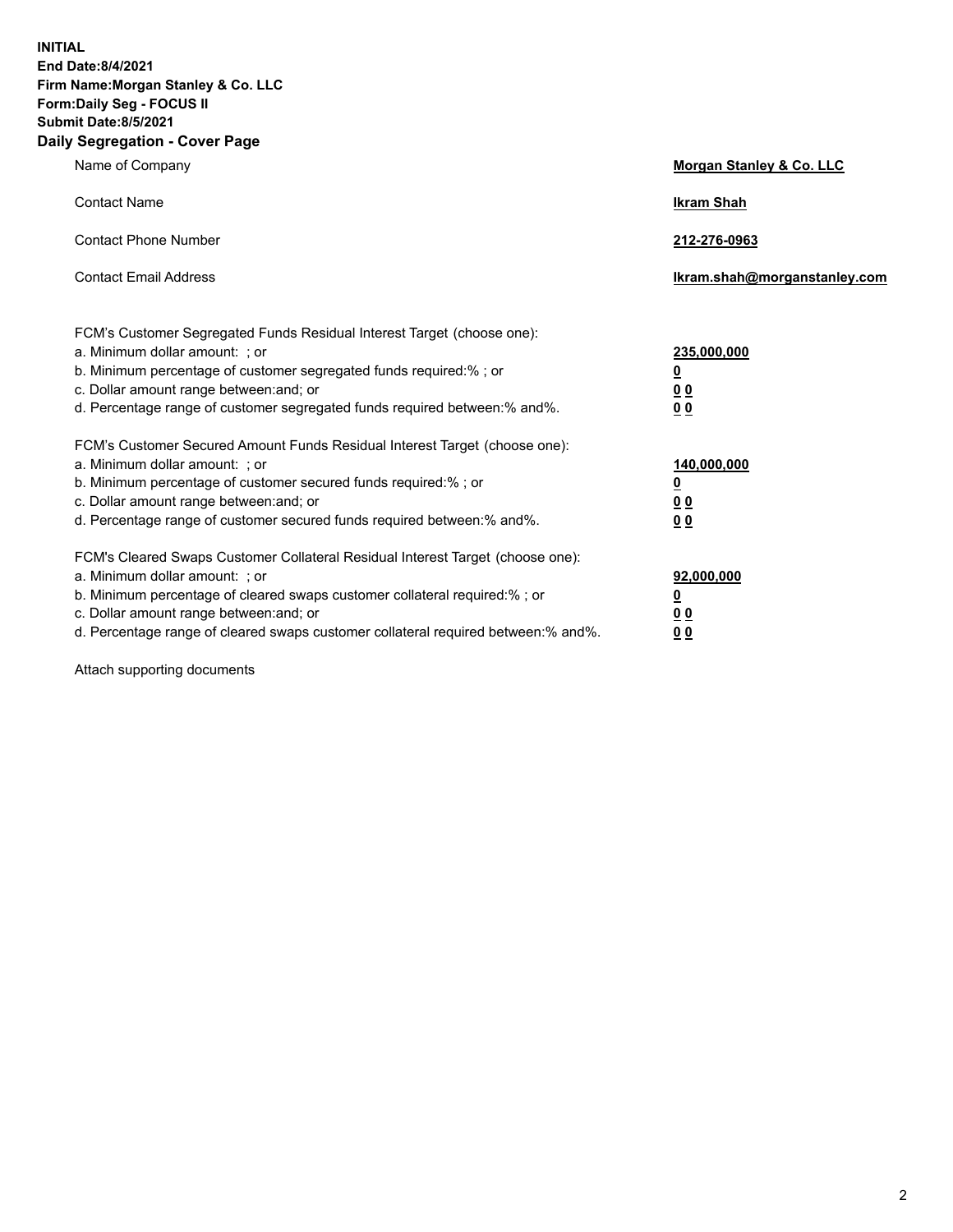| <b>INITIAL</b> | <b>End Date:8/4/2021</b><br>Firm Name: Morgan Stanley & Co. LLC<br>Form: Daily Seg - FOCUS II<br><b>Submit Date: 8/5/2021</b><br><b>Daily Segregation - Secured Amounts</b> |                                           |
|----------------|-----------------------------------------------------------------------------------------------------------------------------------------------------------------------------|-------------------------------------------|
|                | Foreign Futures and Foreign Options Secured Amounts                                                                                                                         |                                           |
|                | Amount required to be set aside pursuant to law, rule or regulation of a foreign<br>government or a rule of a self-regulatory organization authorized thereunder            | $0$ [7305]                                |
| 1.             | Net ledger balance - Foreign Futures and Foreign Option Trading - All Customers                                                                                             |                                           |
|                | A. Cash                                                                                                                                                                     | 4,442,336,925 [7315]                      |
|                | B. Securities (at market)                                                                                                                                                   | 2,165,908,567 [7317]                      |
| 2.<br>3.       | Net unrealized profit (loss) in open futures contracts traded on a foreign board of trade<br>Exchange traded options                                                        | 1,082,376,453 [7325]                      |
|                | a. Market value of open option contracts purchased on a foreign board of trade                                                                                              | 44,128,826 [7335]                         |
|                | b. Market value of open contracts granted (sold) on a foreign board of trade                                                                                                | -25,899,297 [7337]                        |
| 4.             | Net equity (deficit) (add lines 1. 2. and 3.)                                                                                                                               | 7,708,851,474 [7345]                      |
| 5.             | Account liquidating to a deficit and account with a debit balances - gross amount                                                                                           | 22,776,521 [7351]                         |
|                | Less: amount offset by customer owned securities                                                                                                                            | -21,291,456 [7352] 1,485,065              |
| 6.             | Amount required to be set aside as the secured amount - Net Liquidating Equity                                                                                              | [7354]<br>7,710,336,539 [7355]            |
|                | Method (add lines 4 and 5)                                                                                                                                                  |                                           |
| 7.             | Greater of amount required to be set aside pursuant to foreign jurisdiction (above) or line                                                                                 | 7,710,336,539 [7360]                      |
|                | 6.                                                                                                                                                                          |                                           |
| 1.             | FUNDS DEPOSITED IN SEPARATE REGULATION 30.7 ACCOUNTS<br>Cash in banks                                                                                                       |                                           |
|                | A. Banks located in the United States                                                                                                                                       | 375,891,615 [7500]                        |
|                | B. Other banks qualified under Regulation 30.7                                                                                                                              | 308,715,892 [7520] 684,607,507<br>[7530]  |
| 2.             | Securities                                                                                                                                                                  |                                           |
|                | A. In safekeeping with banks located in the United States                                                                                                                   | 724,895,857 [7540]                        |
|                | B. In safekeeping with other banks qualified under Regulation 30.7                                                                                                          | 58,438,677 [7560] 783,334,534<br>[7570]   |
| 3.             | Equities with registered futures commission merchants                                                                                                                       |                                           |
|                | A. Cash<br><b>B.</b> Securities                                                                                                                                             | 14,294,610 [7580]                         |
|                | C. Unrealized gain (loss) on open futures contracts                                                                                                                         | $0$ [7590]<br>373,461 [7600]              |
|                | D. Value of long option contracts                                                                                                                                           | $0$ [7610]                                |
|                | E. Value of short option contracts                                                                                                                                          | 0 [7615] 14,668,071 [7620]                |
| 4.             | Amounts held by clearing organizations of foreign boards of trade                                                                                                           |                                           |
|                | A. Cash                                                                                                                                                                     | $0$ [7640]                                |
|                | <b>B.</b> Securities<br>C. Amount due to (from) clearing organization - daily variation                                                                                     | $0$ [7650]<br>$0$ [7660]                  |
|                | D. Value of long option contracts                                                                                                                                           | $0$ [7670]                                |
|                | E. Value of short option contracts                                                                                                                                          | 0 [7675] 0 [7680]                         |
| 5.             | Amounts held by members of foreign boards of trade                                                                                                                          |                                           |
|                | A. Cash                                                                                                                                                                     | 3,963,420,113 [7700]                      |
|                | <b>B.</b> Securities                                                                                                                                                        | 1,382,574,033 [7710]                      |
|                | C. Unrealized gain (loss) on open futures contracts<br>D. Value of long option contracts                                                                                    | 1,082,002,992 [7720]<br>44,128,826 [7730] |
|                | E. Value of short option contracts                                                                                                                                          | -25,899,297 [7735] 6,446,226,667          |
|                |                                                                                                                                                                             | [7740]                                    |
| 6.             | Amounts with other depositories designated by a foreign board of trade                                                                                                      | $0$ [7760]                                |
| 7.             | Segregated funds on hand                                                                                                                                                    | $0$ [7765]                                |
| 8.             | Total funds in separate section 30.7 accounts                                                                                                                               | 7,928,836,779 [7770]                      |
| 9.             | Excess (deficiency) Set Aside for Secured Amount (subtract line 7 Secured Statement<br>Page 1 from Line 8)                                                                  | 218,500,240 [7380]                        |

- 10. Management Target Amount for Excess funds in separate section 30.7 accounts **140,000,000** [7780]<br>11. Excess (deficiency) funds in separate 30.7 accounts over (under) Management Target 78,500,240 [7785]
- 11. Excess (deficiency) funds in separate 30.7 accounts over (under) Management Target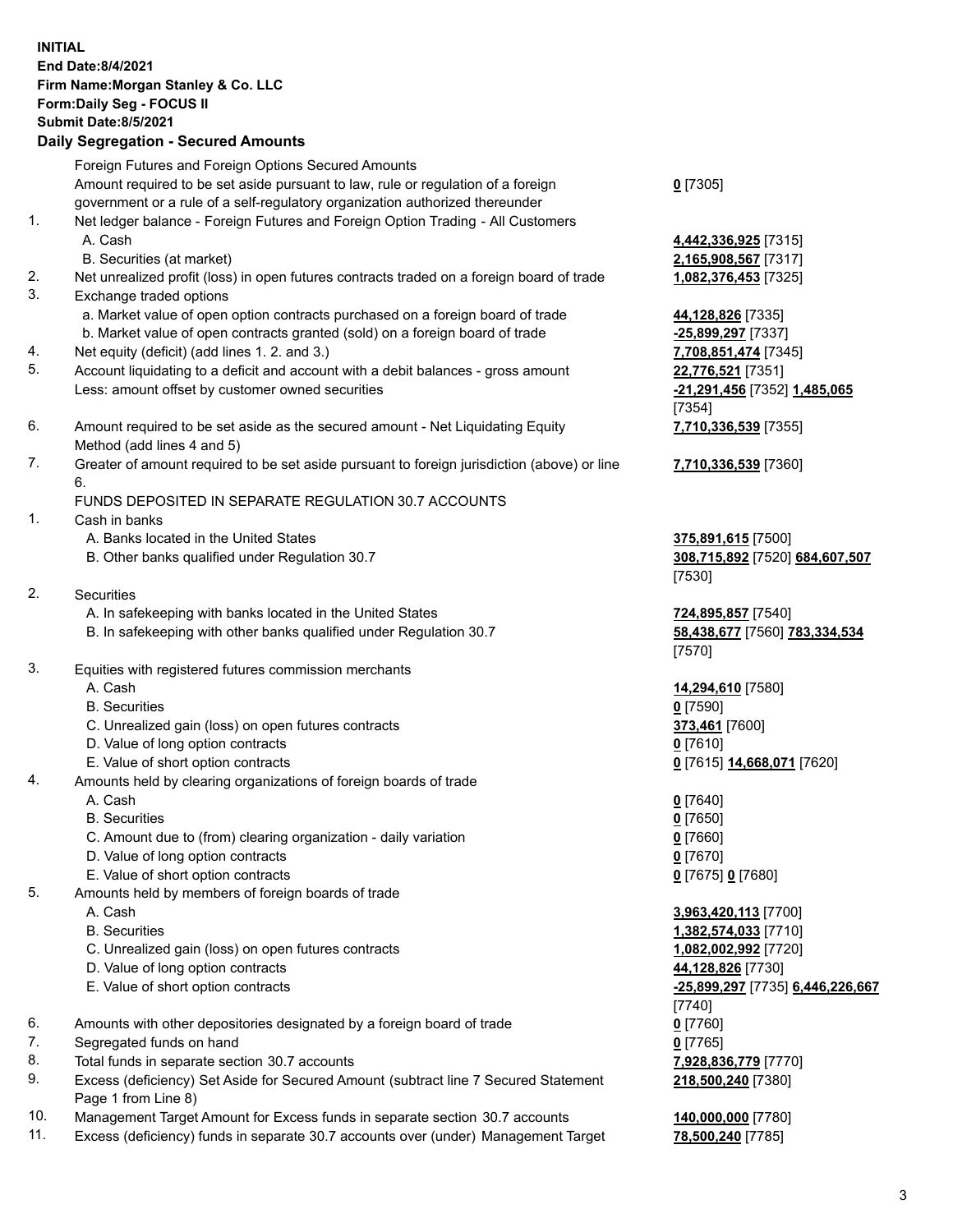| <b>INITIAL</b> | End Date: 8/4/2021<br>Firm Name: Morgan Stanley & Co. LLC<br>Form: Daily Seg - FOCUS II<br><b>Submit Date: 8/5/2021</b><br>Daily Segregation - Segregation Statement |                               |
|----------------|----------------------------------------------------------------------------------------------------------------------------------------------------------------------|-------------------------------|
|                | SEGREGATION REQUIREMENTS(Section 4d(2) of the CEAct)                                                                                                                 |                               |
| 1.             | Net ledger balance                                                                                                                                                   |                               |
|                | A. Cash                                                                                                                                                              | 12,665,569,858 [7010]         |
|                | B. Securities (at market)                                                                                                                                            | 7,447,473,341 [7020]          |
| 2.             | Net unrealized profit (loss) in open futures contracts traded on a contract market                                                                                   | 3,869,747,037 [7030]          |
| 3.             | Exchange traded options                                                                                                                                              |                               |
|                | A. Add market value of open option contracts purchased on a contract market                                                                                          | 1,100,981,336 [7032]          |
|                | B. Deduct market value of open option contracts granted (sold) on a contract market                                                                                  | -490,891,683 [7033]           |
| 4.             | Net equity (deficit) (add lines 1, 2 and 3)                                                                                                                          | 24,592,879,889 [7040]         |
| 5.             | Accounts liquidating to a deficit and accounts with                                                                                                                  |                               |
|                | debit balances - gross amount                                                                                                                                        | 285,692,200 [7045]            |
|                | Less: amount offset by customer securities                                                                                                                           | -282,997,102 [7047] 2,695,098 |
|                |                                                                                                                                                                      | [7050]                        |
| 6.             | Amount required to be segregated (add lines 4 and 5)                                                                                                                 | 24,595,574,987 [7060]         |
|                | FUNDS IN SEGREGATED ACCOUNTS                                                                                                                                         |                               |
| 7.             | Deposited in segregated funds bank accounts                                                                                                                          |                               |
|                | A. Cash                                                                                                                                                              | 2,794,358,101 [7070]          |
|                | B. Securities representing investments of customers' funds (at market)                                                                                               | $0$ [7080]                    |
|                | C. Securities held for particular customers or option customers in lieu of cash (at<br>market)                                                                       | 2,404,416,314 [7090]          |
| 8.             | Margins on deposit with derivatives clearing organizations of contract markets                                                                                       |                               |
|                | A. Cash                                                                                                                                                              | 14,197,338,962 [7100]         |
|                | B. Securities representing investments of customers' funds (at market)                                                                                               | $0$ [7110]                    |
|                | C. Securities held for particular customers or option customers in lieu of cash (at                                                                                  | 4,891,053,134 [7120]          |
|                | market)                                                                                                                                                              |                               |
| 9.             | Net settlement from (to) derivatives clearing organizations of contract markets                                                                                      | -73,378,166 [7130]            |
| 10.            | Exchange traded options                                                                                                                                              |                               |
|                | A. Value of open long option contracts                                                                                                                               | 1,100,981,336 [7132]          |
|                | B. Value of open short option contracts                                                                                                                              | <u>-490,891,683</u> [7133]    |
| 11.            | Net equities with other FCMs                                                                                                                                         |                               |
|                | A. Net liquidating equity                                                                                                                                            | 6,735,777 [7140]              |
|                | B. Securities representing investments of customers' funds (at market)                                                                                               | $0$ [7160]                    |
|                | C. Securities held for particular customers or option customers in lieu of cash (at<br>market)                                                                       | $0$ [7170]                    |
| 12.            | Segregated funds on hand                                                                                                                                             | 152,003,893 [7150]            |
| 13.            | Total amount in segregation (add lines 7 through 12)                                                                                                                 | 24,982,617,668 [7180]         |
| 14.            | Excess (deficiency) funds in segregation (subtract line 6 from line 13)                                                                                              | 387,042,681 [7190]            |
|                |                                                                                                                                                                      |                               |

- 15. Management Target Amount for Excess funds in segregation<br>16. Excess (deficiency) funds in segregation over (under) Management Target Amount 152,042,681 [7198] Excess (deficiency) funds in segregation over (under) Management Target Amount
	- Excess

**152,042,681** [7198]